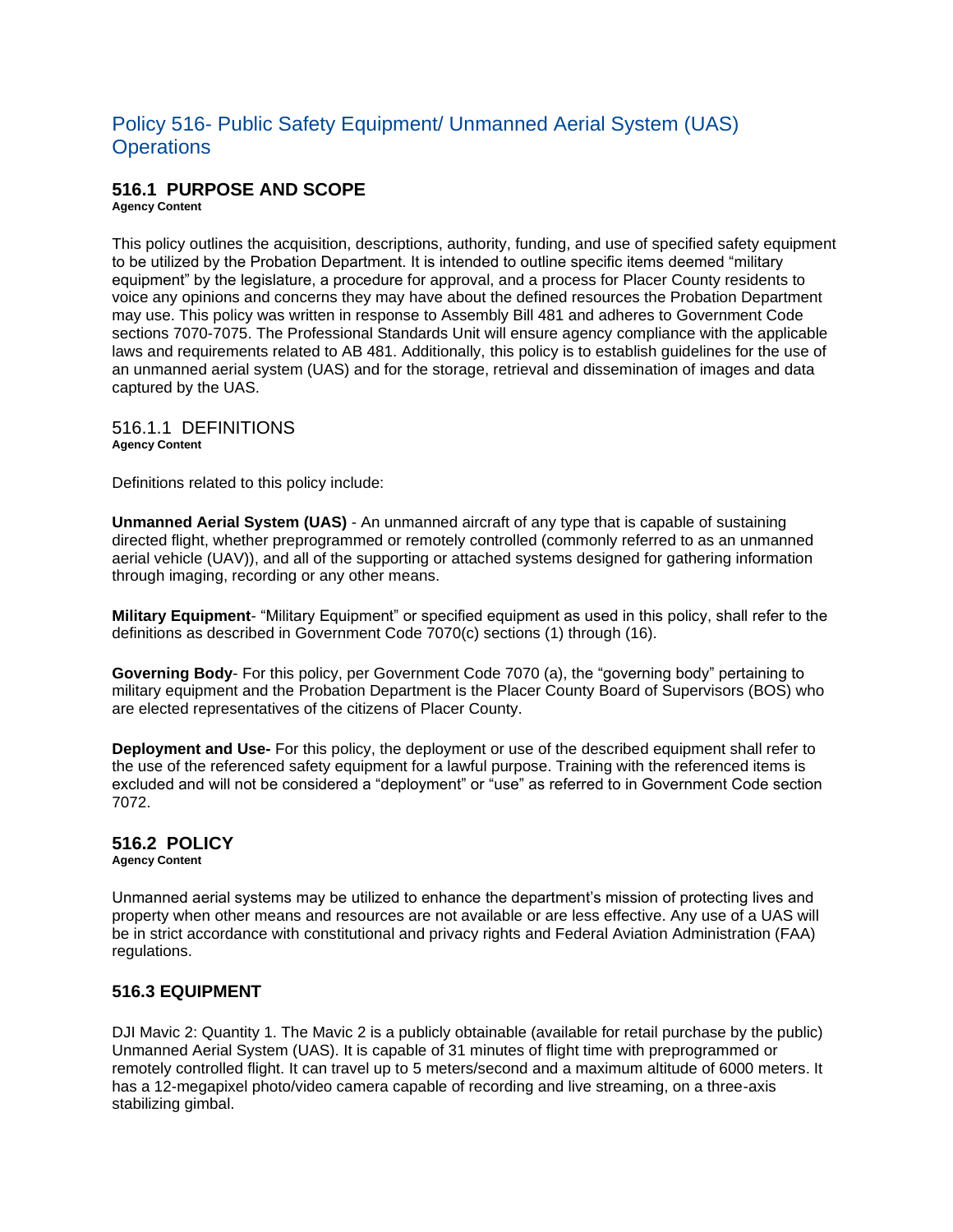The DJI Mavic 2 may be utilized for, but not limited to, visually identifying transient camps and public relations/video content. Expected lifespan for the Mavid 2 is 5-7 years. Initial cost of the drone is \$1059.63.

### **516.4 PRIVACY**

**Agency Content**

The use of the UAS potentially involves privacy considerations. Absent a warrant or exigent circumstances, operators and observers shall adhere to FAA altitude regulations and shall not intentionally record or transmit images of any location where a person would have a reasonable expectation of privacy (e.g., residence, yard, enclosure). Operators and observers shall take reasonable precautions to avoid inadvertently recording or transmitting images of areas where there is a reasonable expectation of privacy. Reasonable precautions can include, for example, deactivating or turning imaging devices away from such areas or persons during UAS operations.

## **516.5 PROGRAM COORDINATOR**

#### **Agency Content**

The Chief Probation Officer may appoint a program coordinator who will be responsible for the management of the UAS program. The program coordinator will ensure that policies and procedures conform to current laws, regulations and best practices and will have the following additional responsibilities:

- Coordinating the FAA Certificate of Waiver or Authorization (COA) application process and ensuring that the COA is current.
- Ensuring that all authorized operators and required observers have completed all required FAA and department-approved training in the operation, applicable laws, policies and procedures regarding use of the UAS.
- Developing uniform protocol for submission and evaluation of requests to deploy a UAS, including urgent requests made during ongoing or emerging incidents. Deployment of a UAS shall require written authorization of the Chief Probation Officer or the authorized designee, depending on the type of mission.
- Developing protocol for conducting criminal investigations involving a UAS, including documentation of time spent monitoring a subject.
- Implementing a system for public notification of UAS deployment.
- Developing an operational protocol governing the deployment and operation of a UAS including, but not limited to, safety oversight, use of visual observers, establishment of lost link procedures and secure communication with air traffic control facilities.
- Developing a protocol for fully documenting all missions.
- Developing a UAS inspection, maintenance and record-keeping protocol to ensure continuing airworthiness of a UAS, up to and including its overhaul or life limits.
- Developing protocols to ensure that all data intended to be used as evidence are accessed, maintained, stored and retrieved in a manner that ensures its integrity as evidence, including strict adherence to chain of custody requirements. Electronic trails, including encryption, authenticity certificates and date and time stamping, shall be used as appropriate to preserve individual rights and to ensure the authenticity and maintenance of a secure evidentiary chain of custody.
- Developing protocols that ensure retention and purge periods are maintained in accordance with established records retention schedules.
- Facilitating law enforcement access to images and data captured by the UAS.
- Recommending program enhancements, particularly regarding safety and information security.